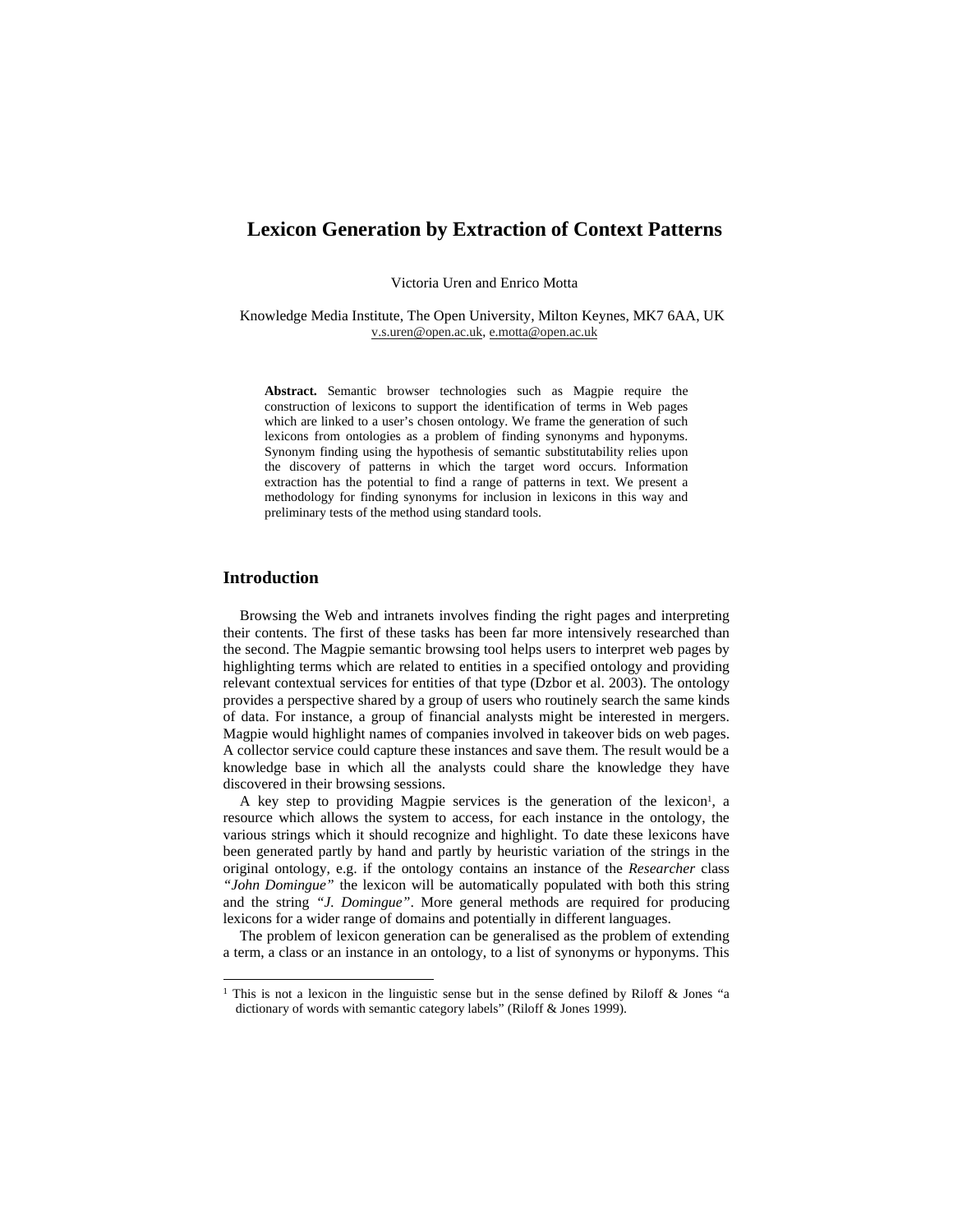### 2 **Victoria Uren and Enrico Motta**

could be done using resources such as WordNet. However the coverage of WordNet is currently limited both in technical domains and for languages other than English. The problem of identifying synonyms has been explored by the statistical natural language processing community for applications such as expanding queries in information retrieval. They work on the assumption that the semantic similarity between words is related to their contextual similarity, i.e. to the ways in which they are used. This is defined as the notion of semantic substitutability by Miller & Charles (Miller & Charles 1991). Semantic substitutability implies that two words are similar to the extent that one can be exchanged for the other in the context of a sentence without changing the truth values of the sentence. This leads to an experimental approach in which linguistic features are sought which represent context and similarity between words depends on the similarity between their contexts.

Greffenstette (Greffenstette 1992) applies a coarse syntactic analysis to identify three different types of context for nouns: adjectives or nouns which modify a noun, prepositions which modify it, and verbs with which it appears. The overlap between these three lists are used to compute measures of similarity between nouns.

Gauch et al. (Gauch et al. 1999) ignore syntax and concentrate instead on 4 word context vectors which are constructed from the two words before and after each word of interest. Their claim is that the position of a word gives implicit information about its syntactic role. Similarity matrix calculations are used to compute the similarity between words.

Allegrini et al. (Allegrini et al. 2000) present a contextual representation which they call "analogical proportion", which represents the idea that for two nouns to be similar "one has to be prepared to use them interchangeably in at least two different logical contexts". An analogical proportion comprises two nouns and two verbs where both nouns have been found in sentences with both verbs.

The above examples give a taste of the work that has been done in the NLP community. In general, experiments have explored particular models for context. Such a model is used to represent patterns in which the target word commonly occurs. Information extraction (IE) systems use a range of approaches to defining patterns for finding entities in text, where entities might be, for instance, dates, people or locations. The question we start to explore in this paper is whether the IE approach to pattern definition could be applied to the synonym finding problem. If so the operational state of IE tools would make them very suitable candidates for building into a lexicon generation system such as the one we envisage for Magpie. It is even possible that the IE approach, in which a system does not commit itself to a particular model of context but instead learns the contexts which are most appropriate for a given problem, may have advantages over approaches where the model is predetermined.

In this paper we first outline in more detail a scenario in which information extraction is used to automatically generate lists of synonyms and hyponyms for terms in an ontology, which are then used to automatically generate a lexicon. Then we present an exploratory experiment using the information extraction tool Amilcare (Ciravegna & Wilks 2003) for the pattern generation task.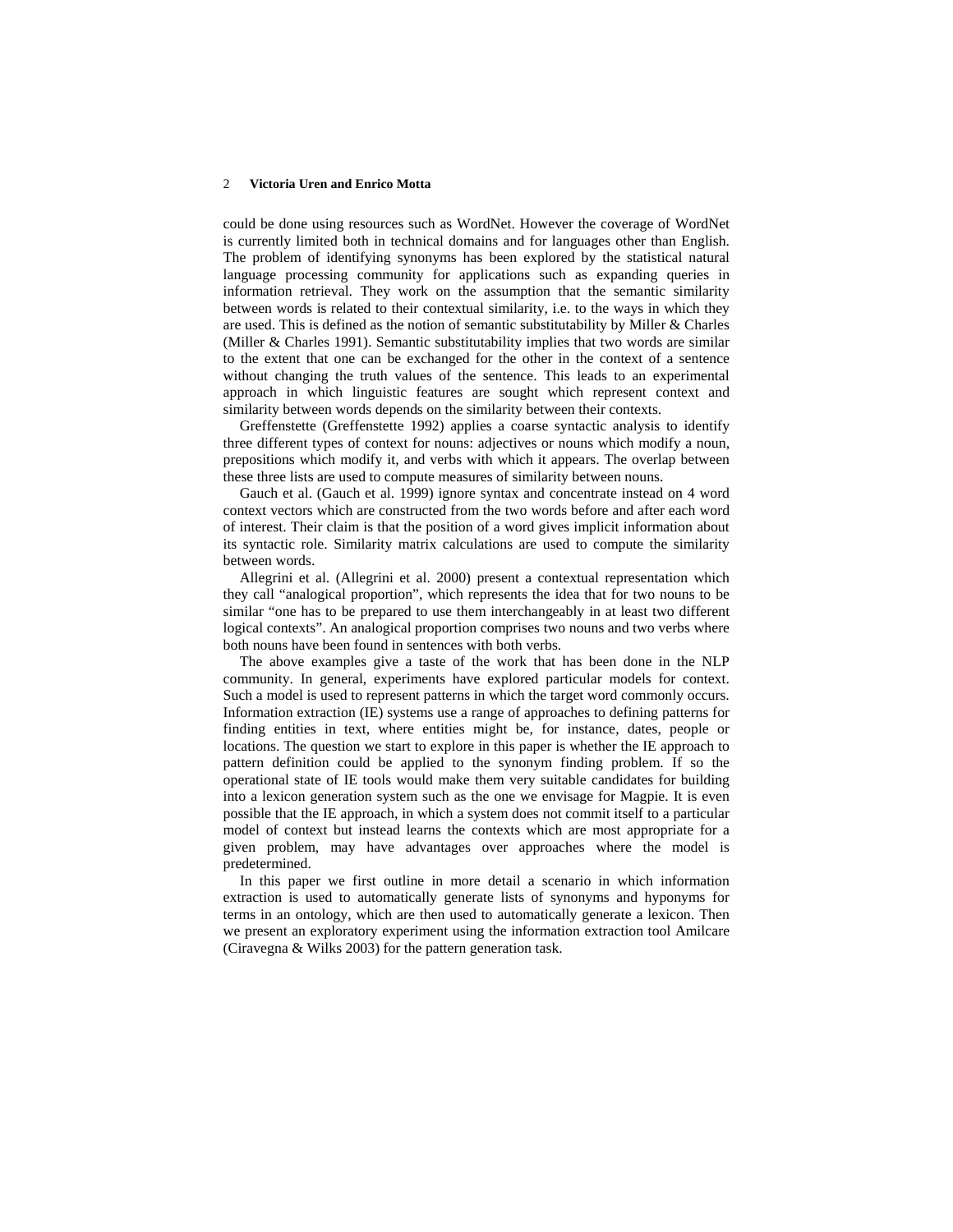## **Lexicon Generation Approach**

We envisage a lexicon generation approach which may be broken down into three stages:

- 1. Generation of contextual patterns
- 2. Identification of candidate terms
- 3. Validation and selection of lexicon terms

**Generation** of patterns requires seed terms for each class and/or instance in the ontology for which lexicon terms are required. We assume that the ontology will be close enough to natural language to generate these seeds or that the entities in the ontology will have "pretty names". This is reasonable since it is good practice for ontologies to be human-understandable. A collection of texts to learn from is also required. Ideally these should be representative of the domain as a whole. This text collection may need some preprocessing depending on the requirements of the system which is to learn the contextual patterns. This may involve tagging occurrences of the seed terms, parsing the text etc. An IE system will be used to generate the contextual patterns themselves.

**Identification** of candidate terms is performed by applying the contextual patterns either to the original texts or to new texts. Terms which are tagged by the IE system as examples of the entity will be identified.

**Validation and Selection** of the final list of terms requires that candidates be ranked according to their similarity to the original entity. Ranking requires numerical scoring. For example, the number of times a string was tagged as a particular entity and the precision of the rules used could be combined in a score. Substring similarity may indicate abbreviations and alternative spellings, e.g. "cycle"/"bicycle" and "colour"/"color". Finally, simple co-occurrence scores have been used successfully to evaluate candidate synonyms (Turney 2001). A combination of methods would be used to rank candidates and select terms for the lexicon.

## **Experimental Method**

In this paper, we present some preliminary tests of the information extraction approach to context finding. In the experiments an information extraction system was trained on a dataset which included sentences containing the term of interest drawn from the British National Corpus (BNC). The resulting rules were applied to further datasets comprising sentences, some of which contained synonyms of the terms used to construct the training set.

The aim was to determine whether the information extraction rules could reliably identify synonyms. The hypotheses were

- 1. that the extracted context patterns for a particular tag would match synonyms of the tag term more often than synonyms of the other terms on which it was trained,
- 2. that the patterns would match single sense synonyms more reliably than multisense synonyms,
- 3. and that the patterns would match nouns with related senses more often than other nouns.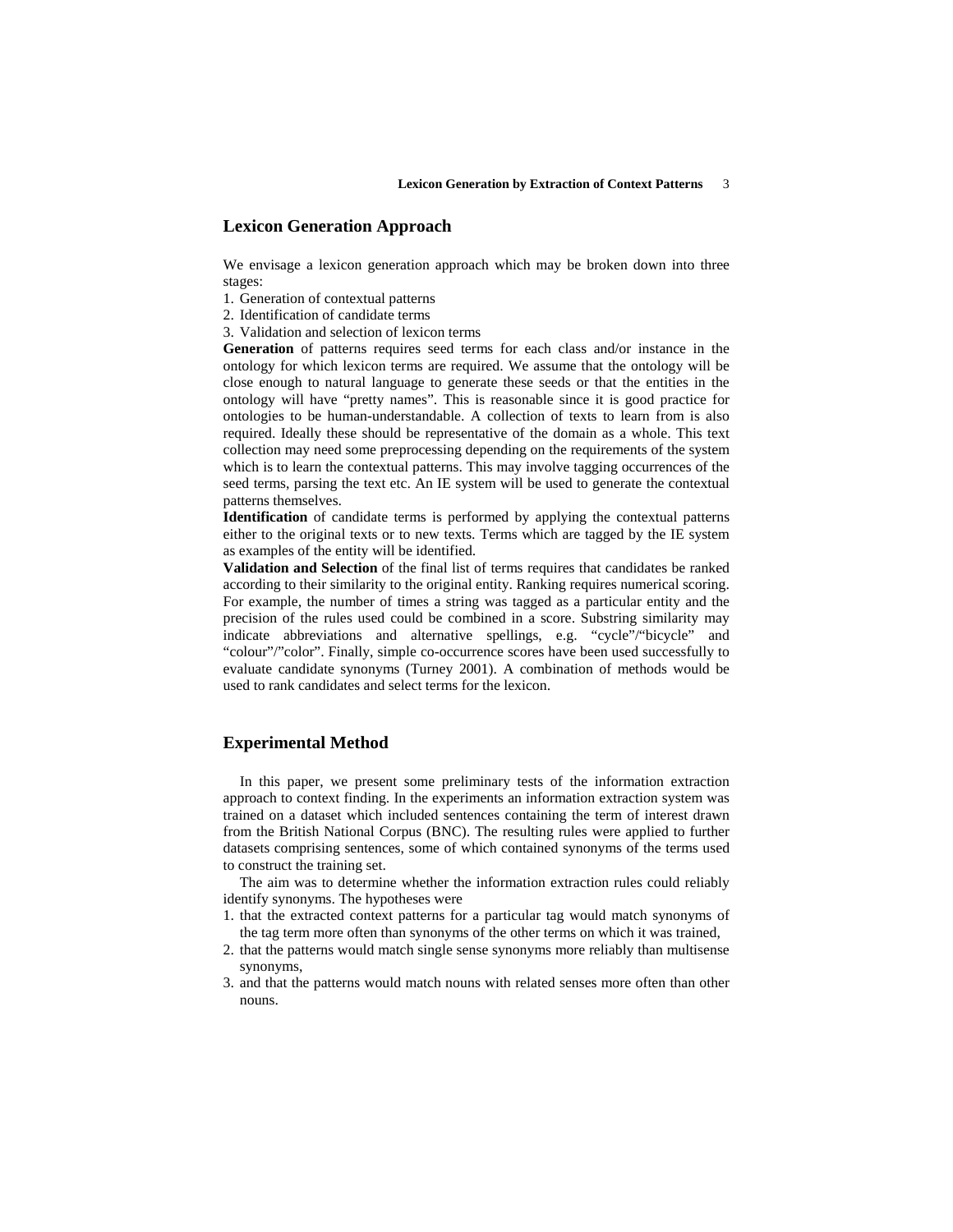#### 4 **Victoria Uren and Enrico Motta**

Four cases were considered, each being a vehicle for which the root term had only one main sense in English and for which WordNet listed a number of synonyms and hyponyms. These were "airship", "bicycle", "canoe" and "helicopter". The training set comprised 400 sentences broken down as follows: 4 by 100 sentences randomly selected from BNC containing the terms "airship/s", "bicycle/s", "canoe/s" or "helicopter/s" in which the terms were tagged <kwa>, <kwb>, <kwc> and <kwh> respectively, plus 4 by 100 sentences randomly selected from BNC containing the words "a", "the", "is" and "are" in which the terms were not tagged. The former 400 sentences acted as negative examples. The tagged terms in the 400 positive examples were replaced with random strings of lowercase characters. This prevented the Amilcare from learning the terms themselves as rules rather than the context.

The testing files comprised untagged sentences drawn from BNC. The terms in the various test sets reflect different degrees of synonymy/hyponymy to the training terms and also include terms with single and multiple common meanings. WordNet was used to guide the selection of terms. The test sets are described below.

**SYNAIRSHIP** - 207 sentences containing synonyms of "airship", namely, 100 sentences randomly selected from BNC containing the words "balloon/s", 100 sentences randomly selected from BNC containing the word/s "zeppelin/s" and the 7 sentences in BNC containing the word "dirigible/s".

**SYNBICYCLE** - 116 sentences containing synonyms of "bicycle", namely 100 sentences randomly selected from BNC containing the word "bike/s", and the 16 sentences in BNC containing the words "push-bike/s".

**SYNCANOE** - 131 sentences containing synonyms of "canoe", namely, 100 sentences randomly selected from BNC containing the words "kayak/s", the 24 sentences in BNC containing the words "outrigger/s", the 7 sentences in BNC containing the word/s "pirogue/s".

**SYNHELICOPTER** - 108 sentences containing synonyms of "helicopter", namely the 90 sentences in BNC containing the word "chopper" with the part of speech tag NN1 (this excludes cases of "Chopper" used as a nickname), the 17 sentences in BNC containing the word "choppers" and the 1 sentence in BNC containing the word "whirlybird".

**CYCLE** - 100 sentences randomly selected from BNC containing the words "cycle/s". All the alternate meanings of "cycle" were retained in this dataset.

**4TRANS** - 400 sentences containing terms which are other vehicles, namely 4 by 100 sentences randomly selected from BNC containing the words "skateboard/s", "bus/es", "aeroplane/s" and "boat/s".

**ABCH** - 400 sentences containing nouns which are not vehicles, namely 4 by 100 sentences randomly selected from BNC containing the words "alcohol", "banana/s", "cemetery/ries", "harmony/ies".

Relating these datasets to the hypotheses: "bike" and "kayak" are single sense synonyms and we would expect them to match the context patterns more often than the multisense synonyms "chopper" and "cycle", similarly we would expect the other vehicles in the set 4TRANS, such as "skateboard" to match the context patterns more often than the other nouns in set ABCH, such as "banana".

Amilcare was selected as the IE system (Ciravegna & Wilks 2003) for three reasons. First, the  $(LP)^2$  algorithm, on which it is based, performances well compared with other IE algorithms (Ciravegna 2001). Second, Amilcare is a self contained IE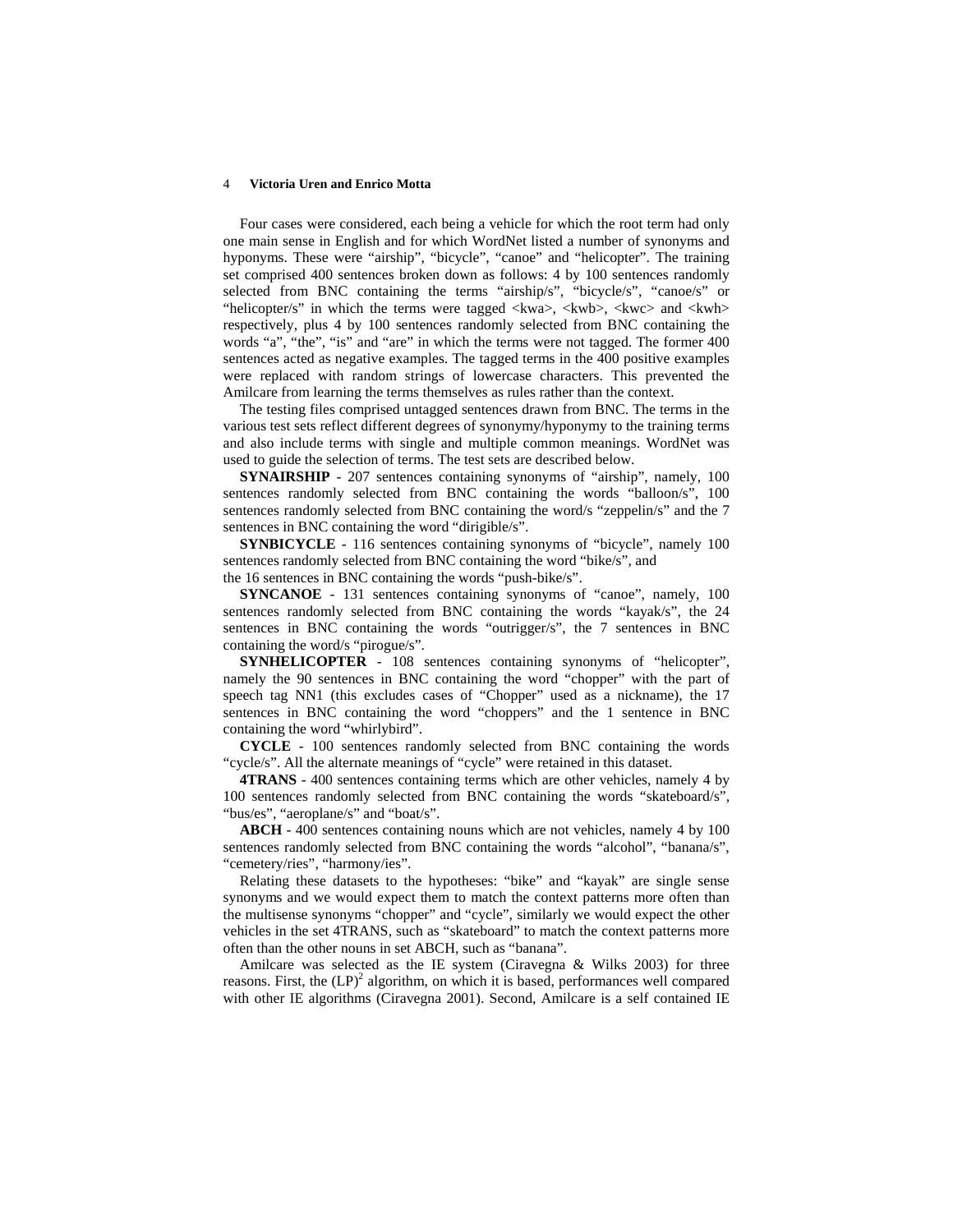### **Lexicon Generation by Extraction of Context Patterns** 5

package with an interface for changing the settings of the algorithm, examining the generated rules etc. Third, we already have positive experience of incorporating the Amilcare API into other systems, e.g. MnM (Vargas-Vera et al. 2003).

| Dataset              | Tag | Actual         | Synonym          | Precision |
|----------------------|-----|----------------|------------------|-----------|
| <b>SYNAIRSHIP</b>    | kwa | 11             | 3                | 0.27      |
|                      | kwb | 5              | $\theta$         | 0.00      |
|                      | kwc | $\overline{4}$ | $\boldsymbol{0}$ | 0.00      |
|                      | kwh | $\overline{7}$ | $\overline{c}$   | 0.29      |
| <b>SYNBICYCLE</b>    | kwa | $\overline{c}$ | $\mathbf{0}$     | 0.00      |
|                      | kwb | 9              | 5                | 0.56      |
|                      | kwc | 1              | $\boldsymbol{0}$ | 0.00      |
|                      | kwh | $\overline{c}$ | $\overline{c}$   | 1.00      |
| <b>SYNCANOE</b>      | kwa | $\overline{7}$ | $\boldsymbol{0}$ | 0.00      |
|                      | kwb | 5              | $\mathbf{1}$     | 0.20      |
|                      | kwc | 7              | $\mathbf{1}$     | 0.14      |
|                      | kwh | $\overline{c}$ | $\boldsymbol{0}$ | 0.00      |
| <b>SYNHELICOPTER</b> | kwa | $\overline{3}$ | $\mathbf{1}$     | 0.33      |
|                      | kwb | 3              | $\boldsymbol{0}$ | 0.00      |
|                      | kwc | $\overline{c}$ | $\boldsymbol{0}$ | 0.00      |
|                      | kwh | 5              | 1                | 0.20      |
| <b>CYCLE</b>         | kwa | $\overline{3}$ | $\mathbf{1}$     | 0.33      |
|                      | kwb | 9              | 5                | 0.56      |
|                      | kwc | $\overline{3}$ | $\overline{0}$   | 0.00      |
|                      | kwh | $\overline{c}$ | $\mathbf{1}$     | 0.50      |
| 4TRANS               | kwa | 5              | $\overline{0}$   | 0.00      |
|                      | kwb | 19             | 6                | 0.32      |
|                      | kwc | 11             | $\overline{4}$   | 0.36      |
|                      | kwh | 15             | 4                | 0.27      |
| <b>ABCH</b>          | kwa | 8              | $\overline{0}$   | 0.00      |
|                      | kwb | 11             | 4                | 0.36      |
|                      | kwc | 10             | 1                | 0.10      |
|                      | kwh | 10             | $\boldsymbol{0}$ | 0.00      |

**Table 1.** Amilcare results for the 7 test sets

## **Results**

Results for the seven test sets are presented in Table 1. Pattern length, i.e. the number of lexical entities in a context, was 4, and all thresholds were set to 1.0, except the error threshold for kwa which was set to 0.8 to increase recall. For each tag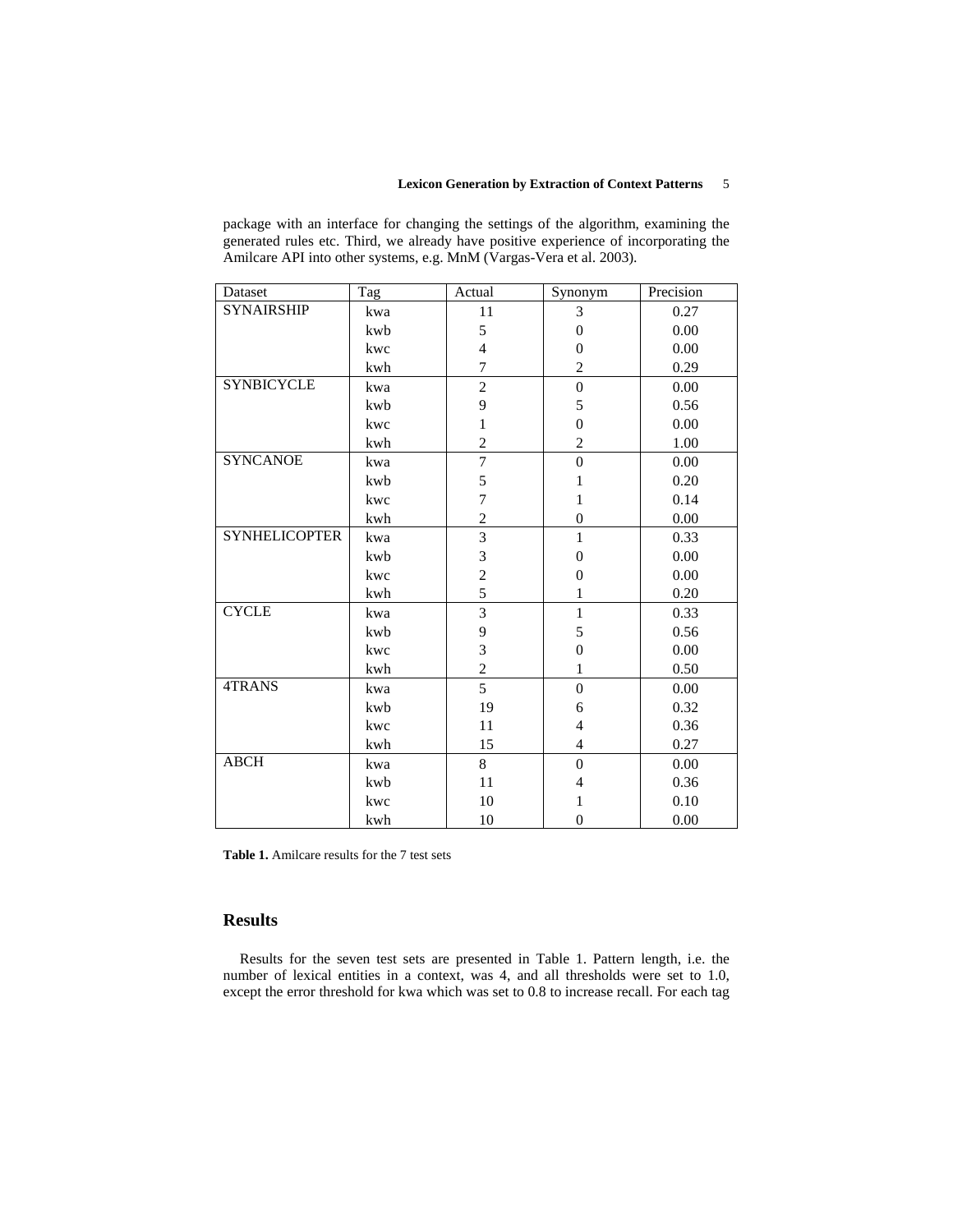#### 6 **Victoria Uren and Enrico Motta**

type the *Actual* number of strings that Amilcare tagged as a possible synonym is given, plus the number of these tags that were a *Synonym* of interest in that particular test set. For example in the SYNAIRSHIP test set 27 strings were tagged as synonyms of "airship" of which 2 were one of "balloon/s", "zeppelin/s" or "dirigible/s". *Precision* = *Synonym/Actual*. This is not always true precision as some of these values are incorrect assignments, e.g., an occurrence of "bike" tagged with kwa is a mistake.

Hypothesis 1 was that the extracted context patterns for a particular tag would match synonyms of the tag term more often than synonyms of the other three terms. This seems to be the case for the tag kwb ("bicycle/s"). There were more than 4 times as many kwb tags applied than any of the other 3 tags for the SYNBICYCLE dataset and more than half the cases were found correctly. However there is no evidence that the kwa and kwc tags are applied preferentially in the datasets SYNAIRSHIP and SYNCANOE.

Hypothesis 2 was that the patterns would match single sense synonyms more reliably than multisense synonyms. This is supported by comparing the results for tag kwb with the SYNBICYLE data set and those with the CYCLE dataset. "cycle/s" has more senses than "bike/s" and although it matched kwb with similar precision it made more assignments to other tags. This hypothesis is also supported by the poor reliability of the kwh patterns when applied to the SYNHELICOPTER dataset which is dominated by the multisense term "chopper/s".

Hypothesis 3 was that the patterns would match nouns of related sense more often than other nouns. There is some evidence to support this as the precisions of kwa, kwc and kwh are higher for the 4TRANS dataset than for ABCH.

### **Discussion**

Overall the evidence to support our hypotheses was weak. However we had one promising case, the <kwb> "bicycle" tag which appeared to behave as expected. Also the patterns do seem to be somewhat better at detecting other transport related nouns than general nouns. When we bear in mind that Amilcare is a general purpose IE system whose rules are aimed at finding entities such as proper nouns, times, dates etc., its performance on this task, though modest, is not discouraging. A special purpose IE system, which concentrated on contextual rules and maybe incorporated some of the methods suggested by the NLP community, such as using information about modifying verbs would be expected to do much better on this task.

Furthermore these tests were limited in scale. The training set had only 800 examples, with 100 examples for each tag, and each "document" was only a single sentence. The training and test sets were generated automatically without any quality checking to ensure, for example, that the negative examples did not contain any examples of vehicles which, being untagged, would have conflicted with positive evidence of patterns. A tool such as Armadillo (Ciravegna et al. 2004) which can learn from a few hand picked, high quality examples may be more suitable for this task.

Finally, the terms used here are in common use. If terms like "bicycle" needed to be included in a lexicon it would be appropriate to get synonyms and hyponyms from